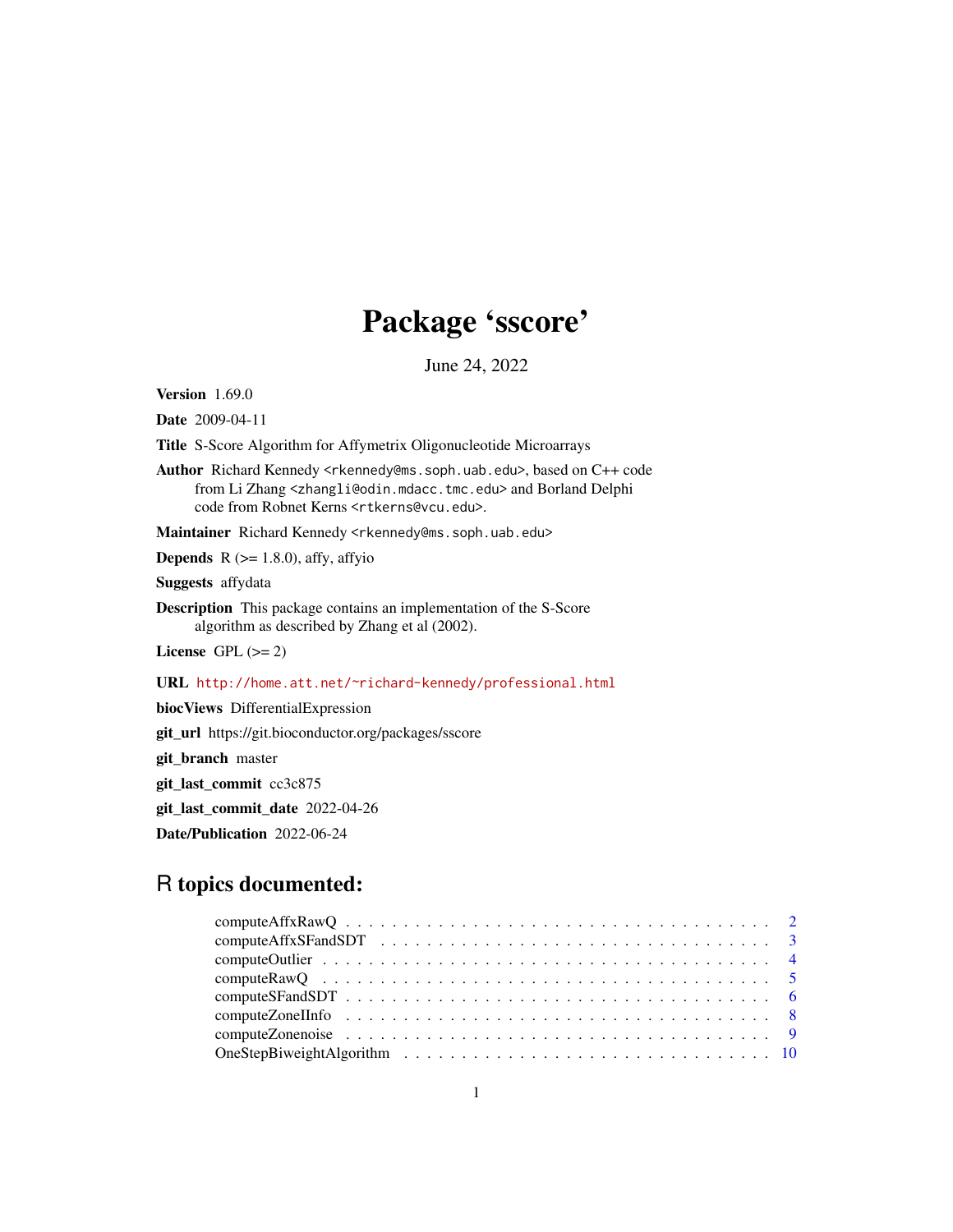<span id="page-1-0"></span>

| Index |  |  |  |  |  |  |  |  |  |  |  |  |  |  |  |  |  |  |  |  | 16 |
|-------|--|--|--|--|--|--|--|--|--|--|--|--|--|--|--|--|--|--|--|--|----|
|       |  |  |  |  |  |  |  |  |  |  |  |  |  |  |  |  |  |  |  |  |    |
|       |  |  |  |  |  |  |  |  |  |  |  |  |  |  |  |  |  |  |  |  |    |

## computeAffxRawQ *Computes RawQ using affxparser routines*

#### Description

Computes the RawQ value of a single Affymetrix GeneChip

## Usage

computeAffxRawQ(intensity, stdvs, pixels, probe.index, probe.zoneID, bgCells, NumberZones)

#### Arguments

| intensity    | vector of intensities for the GeneChip                              |
|--------------|---------------------------------------------------------------------|
| stdvs        | matrix of standard deviations for probe intensities from *.CEL file |
| pixels       | matrix of number of pixels for probe intensities from *.CEL file    |
| probe.index  | vector of indices for each probe                                    |
| probe.zoneID | vector of zone ID numbers for each probe                            |
| bgCells      | number of background cells for the GeneChip                         |
| NumberZones  | number of zones on the GeneChip                                     |

## Details

Calculates RawQ using the algorithms described in the Affymetrix Statistical Algorithms Description Document for a single GeneChip. This is an internal function that will generally not be accessed directly.

#### Value

the RawQ value for the given array

## Note

Based on Affymetrix MAS5 Statistical SDK source code [http://www.affymetrix.com/Auth/](http://www.affymetrix.com/Auth/support/developer/stat_sdk/STAT_SDK_source.zip) [support/developer/stat\\_sdk/STAT\\_SDK\\_source.zip](http://www.affymetrix.com/Auth/support/developer/stat_sdk/STAT_SDK_source.zip), as well as C++ code by Li Zhang and Delphi code by Robnet Kerns

## Author(s)

Richard Kennedy <rkennedy@vcu.edu>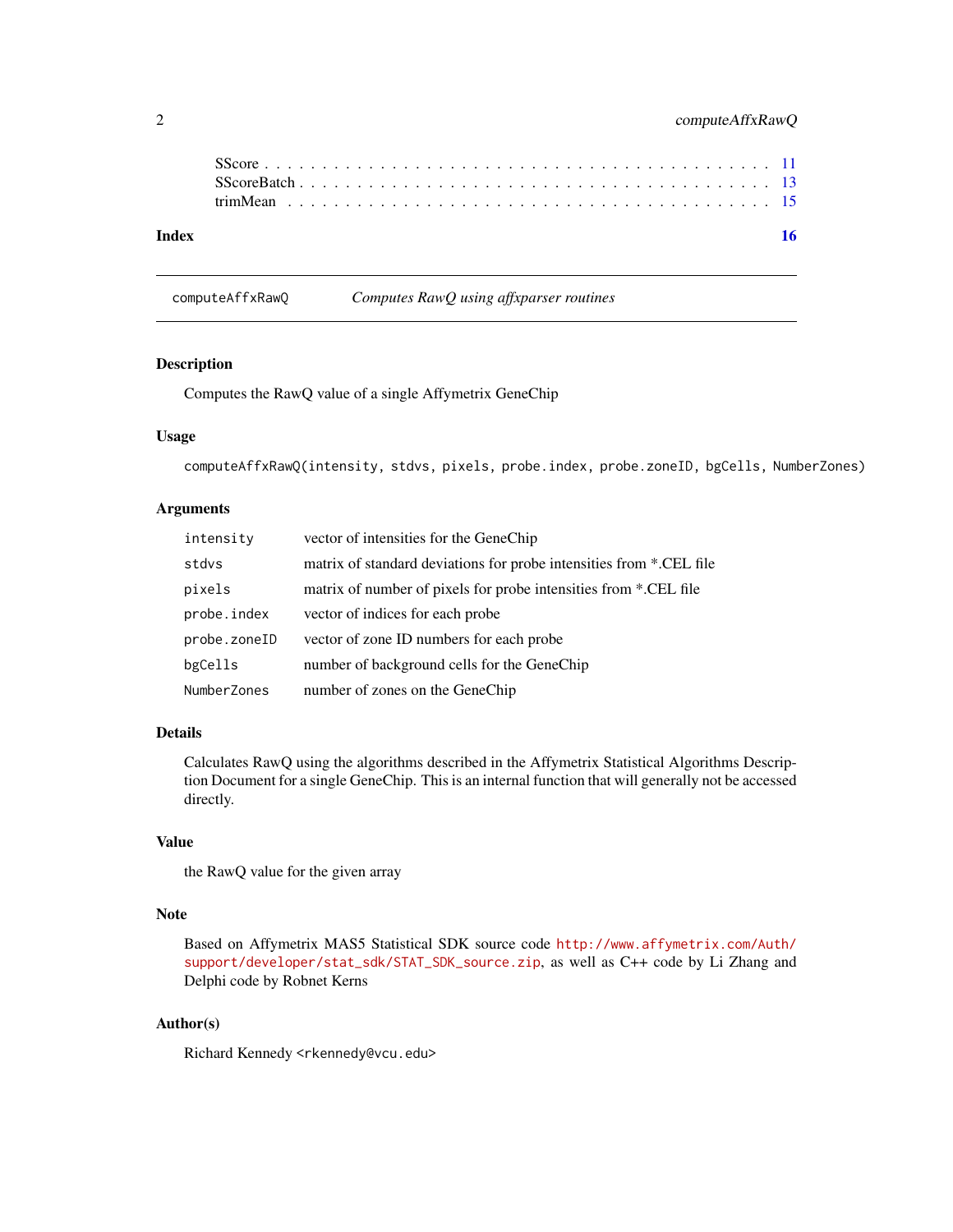#### <span id="page-2-0"></span>References

Affymetrix (2002) Statistical Algorithms Description Document, Affymetrix Inc., Santa Clara, CA, whitepaper. [http://www.affymetrix.com/support/technical/whitepapers/sadd\\_whitepape](http://www.affymetrix.com/support/technical/whitepapers/sadd_whitepaper.pdf)r. [pdf](http://www.affymetrix.com/support/technical/whitepapers/sadd_whitepaper.pdf)

computeAffxSFandSDT *Compute SF and SDT values using affxparser routines*

#### Description

Computes the scaling factor (SF) and statistical difference threshold (SDT) values of Affymetrix GeneChips, for use in calculating S-Score values

## Usage

```
computeAffxSFandSDT(afbatch, stdvs, pixels, TGT = 500, digits = NULL, verbose = FALSE, plot.histogram =
```
#### Arguments

| afbatch | An AffyBatch object                                                            |
|---------|--------------------------------------------------------------------------------|
| stdvs   | matrix of standard deviations for probe intensities from *.CEL file            |
| pixels  | matrix of number of pixels for probe intensities from *.CEL file               |
| TGT     | the target intensity to which the arrays should be scaled                      |
| digits  | number of significant digits for SF and SDT values                             |
| verbose | logical value. If TRUE it provides more detail of the SF and SDT calculations. |
|         | plot. histogram logical value. if TRUE it plots a histogram of intensities     |

## Details

Calculates SF and SDT factors using the algorithms described in the Affymetrix Statistical Algorithms Description Document. The SF and SDT may be used in the calculation of S-Score values, or may be useful in their own right. One SF and SDT value is calculated for each GeneChip, which are arranged in the same order as the columns in the AffyBatch object.

#### Value

computeSFandSDT returns a list containing the following components:

| SF  | SF values, one for each GeneChip  |
|-----|-----------------------------------|
| SDT | SDT values, one for each GeneChip |

#### **Note**

Based on Affymetrix MAS5 Statistical SDK source code [http://www.affymetrix.com/Auth/](http://www.affymetrix.com/Auth/support/developer/stat_sdk/STAT_SDK_source.zip) [support/developer/stat\\_sdk/STAT\\_SDK\\_source.zip](http://www.affymetrix.com/Auth/support/developer/stat_sdk/STAT_SDK_source.zip), as well as C++ code by Li Zhang and Delphi code by Robnet Kerns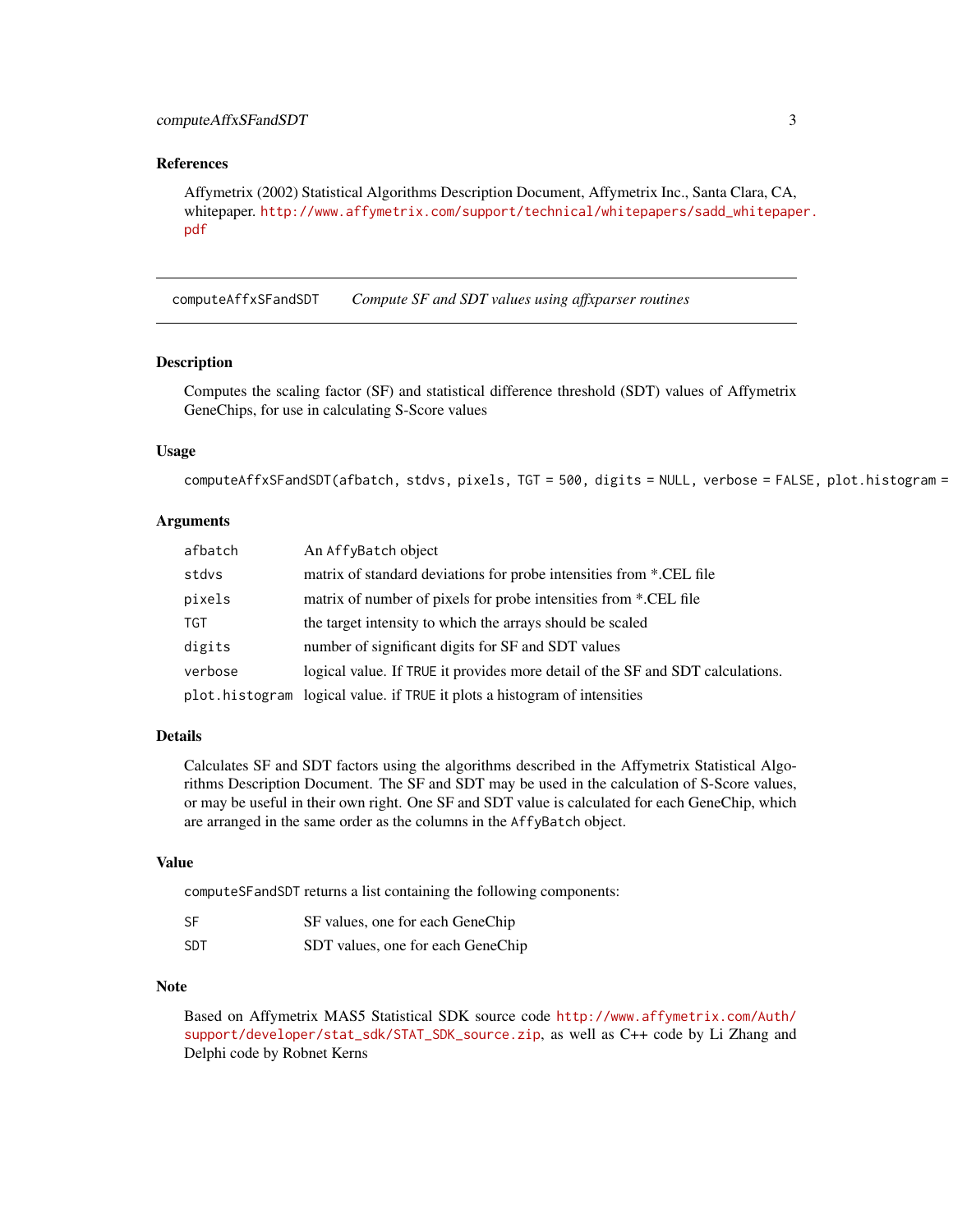#### <span id="page-3-0"></span>Author(s)

Richard Kennedy <rkennedy@vcu.edu>

#### References

Affymetrix (2002) Statistical Algorithms Description Document, Affymetrix Inc., Santa Clara, CA, whitepaper. [http://www.affymetrix.com/support/technical/whitepapers/sadd\\_whitepape](http://www.affymetrix.com/support/technical/whitepapers/sadd_whitepaper.pdf)r. [pdf](http://www.affymetrix.com/support/technical/whitepapers/sadd_whitepaper.pdf)

#### Examples

```
if (length(dir(pattern=".cel$")) != 0) {
 ## Read in the *.CEL files
 abatch <- ReadAffy()
 ## compute SF and SDT
 SfSdt <- computeSFandSDT(abatch)
 ## show verbose output
 SfSdt <- computeSFandSDT(abatch,verbose=TRUE)
 ## plot PM and MM histograms for each *.CEL file
 SfSdt <- computeSFandSDT(abatch,plot.histogram=TRUE)
}
```

```
computeOutlier Compute outlier probes
```
#### Description

Computes outlier and/or mask probes for a set of Affymetrix GeneChips that will be excluded from S-Score calculations

## Usage

```
computeOutputlier(afbatch, rm.mask = TRUE, rm.outliers = TRUE, rm.extra = TRUE, celfile.path = NULL, celfile
```
## Arguments

| afbatch       | An AffyBatch object                                                         |
|---------------|-----------------------------------------------------------------------------|
| rm.mask       | should the spots marked as 'MASKS' be excluded from S-Score calculation?    |
| rm.outliers   | should the spots marked as 'OUTLIERS' be excluded from S-Score calculation? |
| rm.extra      | if TRUE, overrides what is in rm, mask and rm, outliers                     |
| celfile.path  | character denoting the path for the *.CEL files corresponding to afbatch    |
| celfile.names | optional character vector containing the names of the *.CEL files           |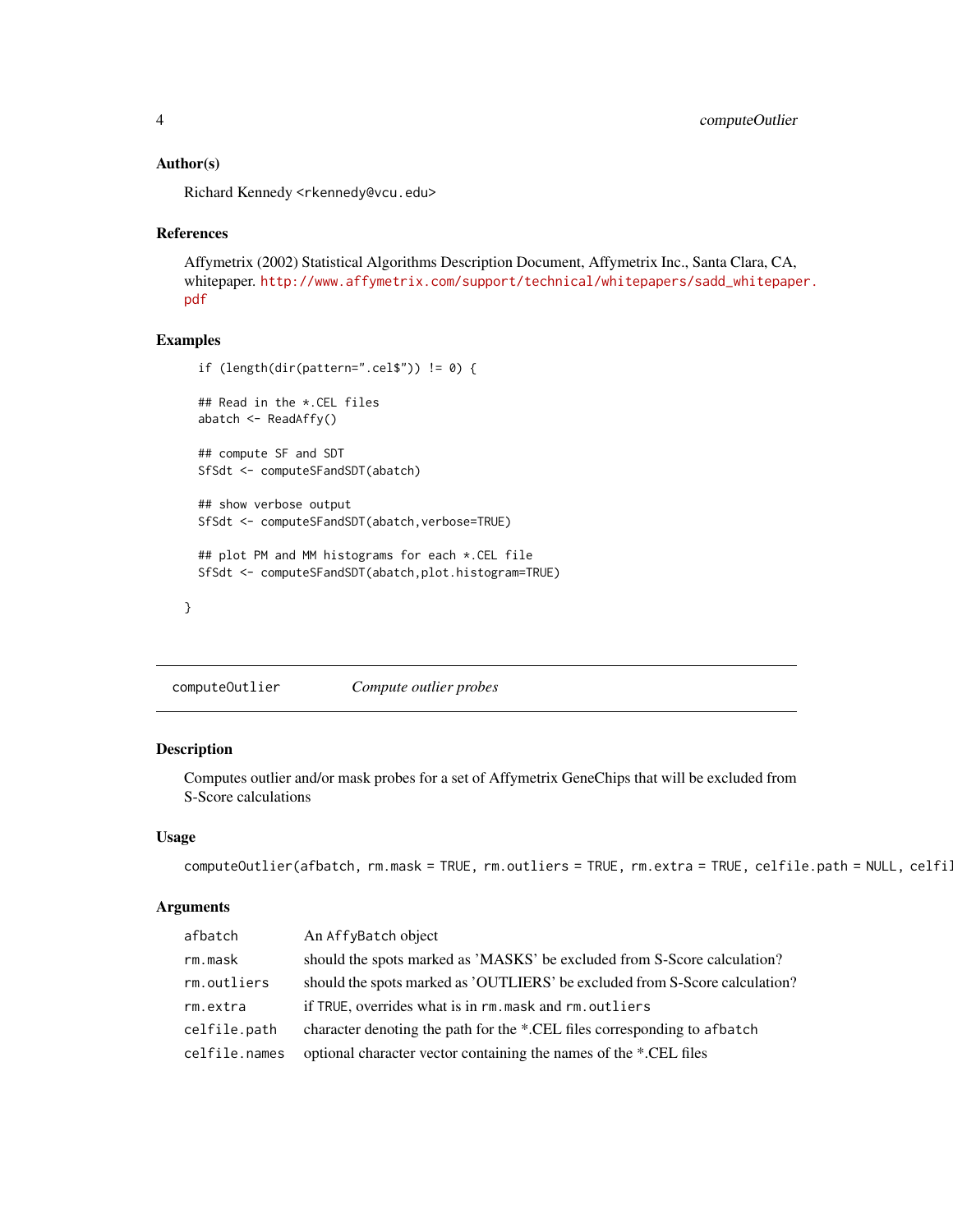## <span id="page-4-0"></span>computeRawQ 5

#### Details

Computes the outlier and / or mask probes for an AffyBatch object. These are returned in matrix form, with one probe per row and one chip per column. The value of each location in the matrix will be TRUE if the corresponding probe is an outlier / masked value and FALSE if it is not. The options may be set to exclude only outlier values, only mask values, or both. The probes are be arranged in the same row order as the intensity values. Note that this function assumes the \*.CEL files are still available in the directory given by celfile.path (or the current directory if celfile.path is not specified). The \*.CEL names are given by celfile.names. If celfile.names is not specified, the sample names from the AffyBatch object will be used.

#### Value

a matrix containing the list of outliers / masked values for the given AffyBatch object.

#### Note

Based on C++ code by Li Zhang and Delphi code by Robnet Kerns

## Author(s)

Richard Kennedy <rkennedy@vcu.edu>

## Examples

```
if (length(dir(pattern=".cel$")) != 0) {
 abatch <- ReadAffy()
 outlier <- computeOutlier(abatch)
}
```
computeRawQ *Computes RawQ*

#### Description

Computes the RawQ value of a single Affymetrix GeneChip

#### Usage

```
computeRawQ(fname, intensity, probe.index, probe.zoneID, bgCells, NumberZones, celfile.path = NULL)
```
#### Arguments

| fname        | character string with the filename of the GeneChip |
|--------------|----------------------------------------------------|
| intensity    | vector of intensities for the GeneChip             |
| probe.index  | vector of indices for each probe                   |
| probe.zoneID | vector of zone ID numbers for each probe           |
| bgCells      | number of background cells for the GeneChip        |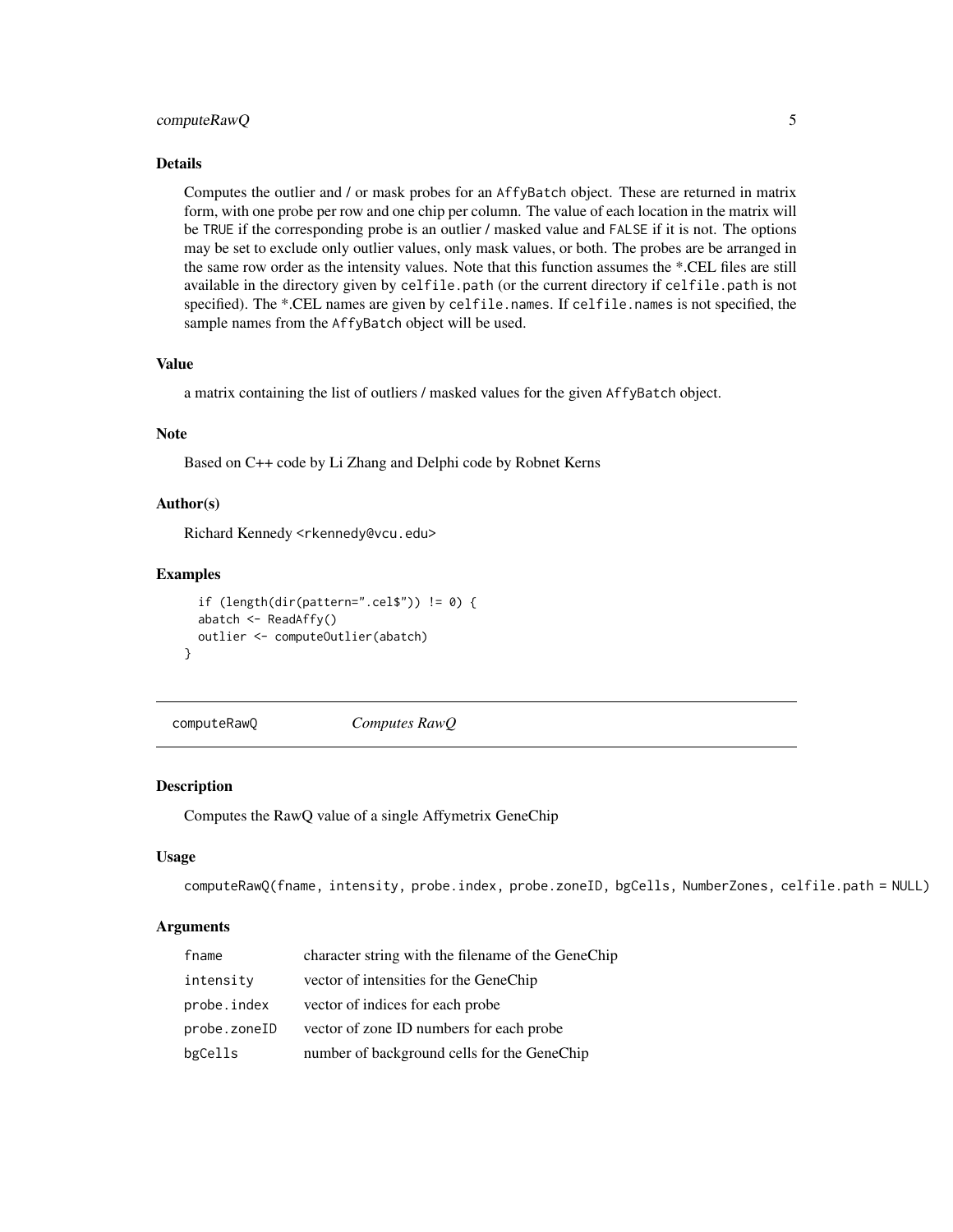<span id="page-5-0"></span>

| NumberZones  | number of zones on the GeneChip                                    |
|--------------|--------------------------------------------------------------------|
| celfile.path | character denoting the path for the *.CEL files specified in fname |

#### Details

Calculates RawQ using the algorithms described in the Affymetrix Statistical Algorithms Description Document for a single GeneChip. This is an internal function that will generally not be accessed directly.

#### Value

the RawQ value for the given array

## Note

Based on Affymetrix MAS5 Statistical SDK source code [http://www.affymetrix.com/Auth/](http://www.affymetrix.com/Auth/support/developer/stat_sdk/STAT_SDK_source.zip) [support/developer/stat\\_sdk/STAT\\_SDK\\_source.zip](http://www.affymetrix.com/Auth/support/developer/stat_sdk/STAT_SDK_source.zip), as well as C++ code by Li Zhang and Delphi code by Robnet Kerns

## Author(s)

Richard Kennedy <rkennedy@vcu.edu>

#### References

Affymetrix (2002) Statistical Algorithms Description Document, Affymetrix Inc., Santa Clara, CA, whitepaper. [http://www.affymetrix.com/support/technical/whitepapers/sadd\\_whitepape](http://www.affymetrix.com/support/technical/whitepapers/sadd_whitepaper.pdf)r. [pdf](http://www.affymetrix.com/support/technical/whitepapers/sadd_whitepaper.pdf)

<span id="page-5-1"></span>computeSFandSDT *Compute SF and SDT values*

## Description

Computes the scaling factor (SF) and statistical difference threshold (SDT) values of Affymetrix GeneChips, for use in calculating S-Score values

#### Usage

```
computeSFandSDT(afbatch, TGT = 500, digits = NULL, verbose = FALSE, plot.histogram = FALSE, celfile.path
```
## **Arguments**

| An AffyBatch object                                                            |
|--------------------------------------------------------------------------------|
| the target intensity to which the arrays should be scaled                      |
| number of significant digits for SF and SDT values                             |
| logical value. If TRUE it provides more detail of the SF and SDT calculations. |
| logical value, if TRUE it plots a histogram of intensities                     |
| character denoting the path for the *.CEL files corresponding to a fbatch      |
|                                                                                |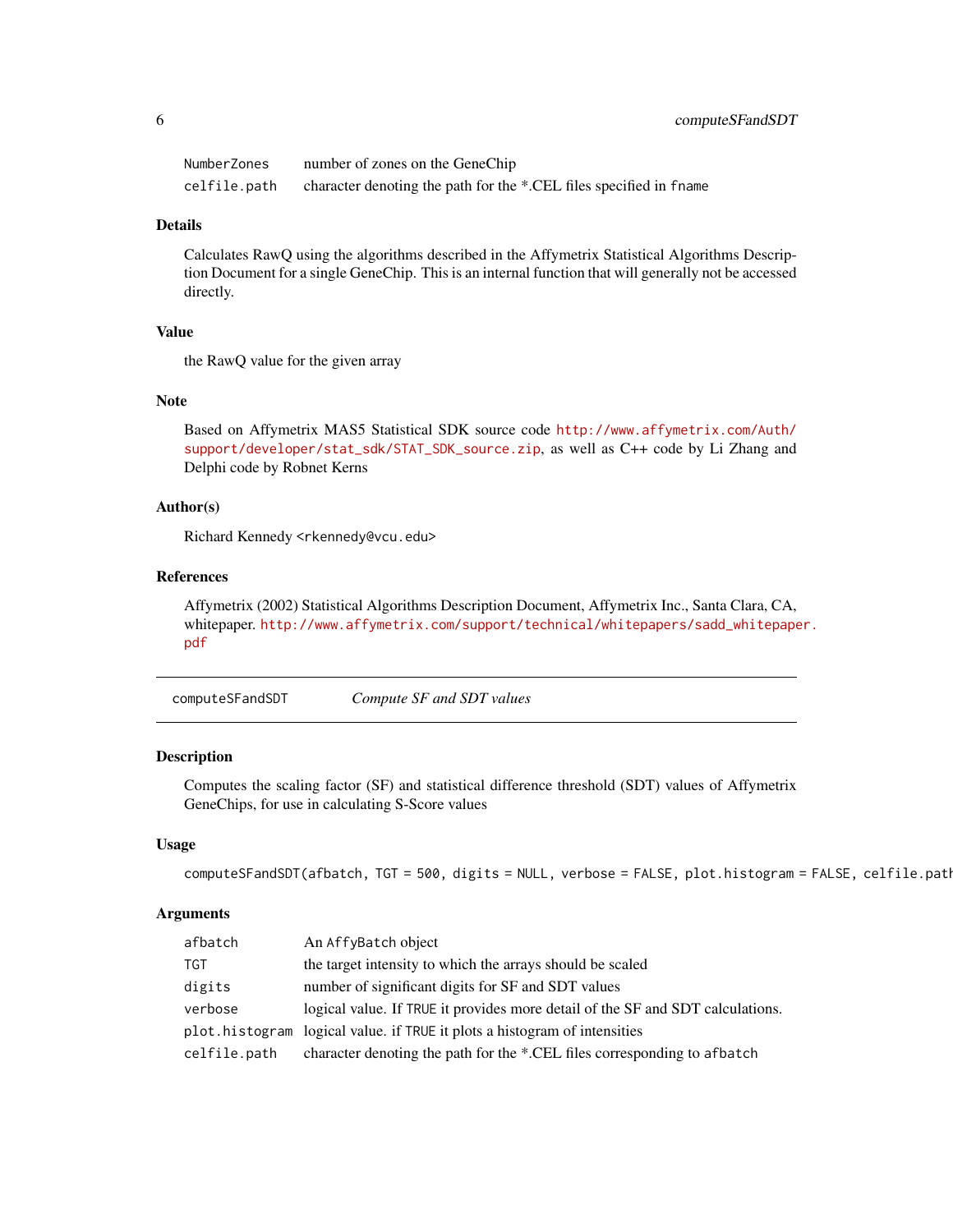### computeSFandSDT 7 7

## Details

Calculates SF and SDT factors using the algorithms described in the Affymetrix Statistical Algorithms Description Document. The SF and SDT may be used in the calculation of S-Score values, or may be useful in their own right. One SF and SDT value is calculated for each GeneChip, which are arranged in the same order as the columns in the AffyBatch object.

#### Value

computeSFandSDT returns a list containing the following components:

| <b>SF</b>  | SF values, one for each GeneChip  |
|------------|-----------------------------------|
| <b>SDT</b> | SDT values, one for each GeneChip |

#### Note

Based on Affymetrix MAS5 Statistical SDK source code [http://www.affymetrix.com/Auth/](http://www.affymetrix.com/Auth/support/developer/stat_sdk/STAT_SDK_source.zip) [support/developer/stat\\_sdk/STAT\\_SDK\\_source.zip](http://www.affymetrix.com/Auth/support/developer/stat_sdk/STAT_SDK_source.zip), as well as C++ code by Li Zhang and Delphi code by Robnet Kerns

#### Author(s)

Richard Kennedy <rkennedy@vcu.edu>

#### References

Affymetrix (2002) Statistical Algorithms Description Document, Affymetrix Inc., Santa Clara, CA, whitepaper. [http://www.affymetrix.com/support/technical/whitepapers/sadd\\_whitepape](http://www.affymetrix.com/support/technical/whitepapers/sadd_whitepaper.pdf)r. [pdf](http://www.affymetrix.com/support/technical/whitepapers/sadd_whitepaper.pdf)

## Examples

```
if (length(dir(pattern=".cel$")) != 0) {
## Read in the *.CEL files
abatch <- ReadAffy()
## compute SF and SDT
SfSdt <- computeSFandSDT(abatch)
## show verbose output
SfSdt <- computeSFandSDT(abatch,verbose=TRUE)
## plot PM and MM histograms for each *.CEL file
SfSdt <- computeSFandSDT(abatch,plot.histogram=TRUE)
```
}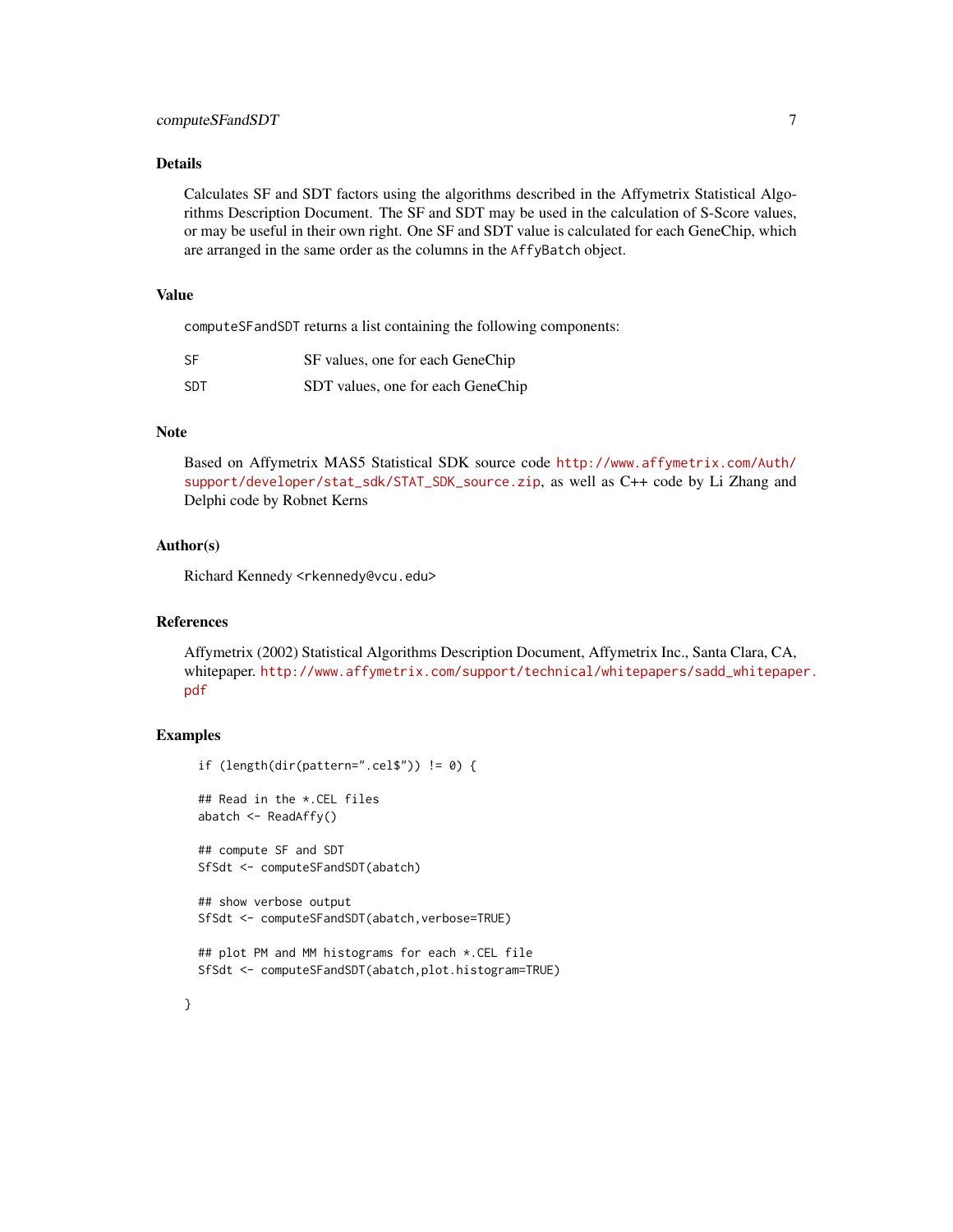<span id="page-7-0"></span>computeZoneIInfo *Compute zone background and noise*

## Description

Computes the background and noise for a given zone of a single Affymetrix GeneChip

#### Usage

```
computeZoneIInfo(ZoneInfo, NumberBGCells)
```
## Arguments

| ZoneInfo      | vector of intensities in a given zone       |
|---------------|---------------------------------------------|
| NumberBGCells | number of background cells for the GeneChip |

## Details

Calculates background and noise for a zone using the algorithms described in the Affymetrix Statistical Algorithms Description Document. This is an internal function that will generally not be accessed directly.

## Value

computeZoneIInfo returns a list containing the following components:

| background | background value for the given zone |
|------------|-------------------------------------|
| noise      | noise value for the given zone      |

#### Note

Based on Affymetrix MAS5 Statistical SDK source code [http://www.affymetrix.com/Auth/](http://www.affymetrix.com/Auth/support/developer/stat_sdk/STAT_SDK_source.zip) [support/developer/stat\\_sdk/STAT\\_SDK\\_source.zip](http://www.affymetrix.com/Auth/support/developer/stat_sdk/STAT_SDK_source.zip), as well as C++ code by Li Zhang and Delphi code by Robnet Kerns

#### Author(s)

Richard Kennedy <rkennedy@vcu.edu>

## References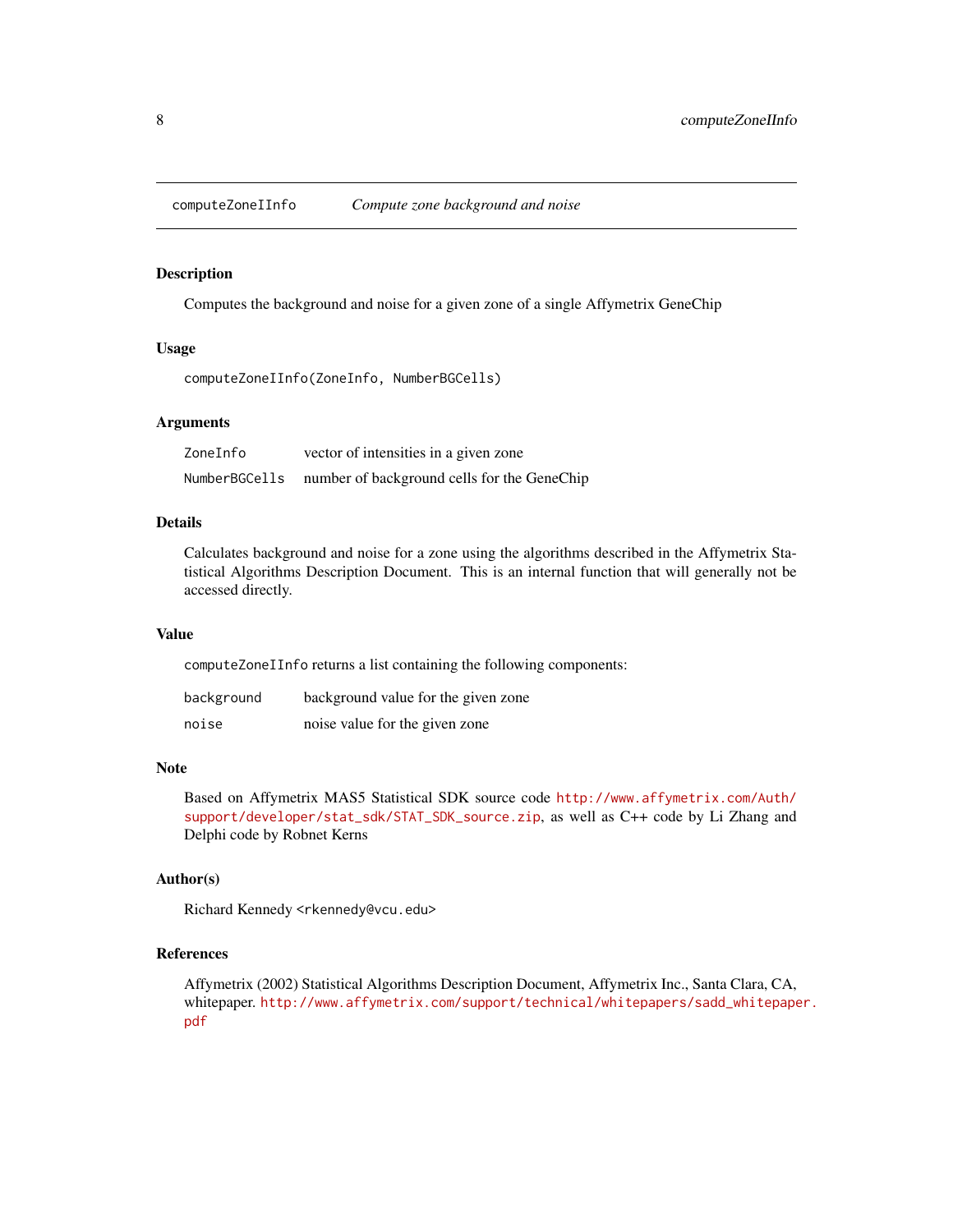#### <span id="page-8-0"></span>Description

Computes the noise (average standard error) of the probe intensities for a single Affymetrix GeneChip

#### Usage

computeZonenoise(index, intensity, stdv, npixels, bgCells)

## Arguments

| index     | vector of indices for probes in the given zone                    |
|-----------|-------------------------------------------------------------------|
| intensity | vector of intensities for the GeneChip                            |
| stdv      | vector of standard deviations for the GeneChip                    |
| npixels   | vector containing number of pixels for each probe of the GeneChip |
| bgCells   | number of background cells on the GeneChip                        |

## Details

Calculates the noise (average standard error) of the probes in a given zone, using the algorithms described in the Affymetrix Statistical Algorithms Description Document, for a single GeneChip. This is an internal function that will generally not be accessed directly.

## Value

the noise of the probes for the given array

#### Note

Based on Affymetrix MAS5 Statistical SDK source code [http://www.affymetrix.com/Auth/](http://www.affymetrix.com/Auth/support/developer/stat_sdk/STAT_SDK_source.zip) [support/developer/stat\\_sdk/STAT\\_SDK\\_source.zip](http://www.affymetrix.com/Auth/support/developer/stat_sdk/STAT_SDK_source.zip), as well as C++ code by Li Zhang and Delphi code by Robnet Kerns

#### Author(s)

Richard Kennedy <rkennedy@vcu.edu>

## References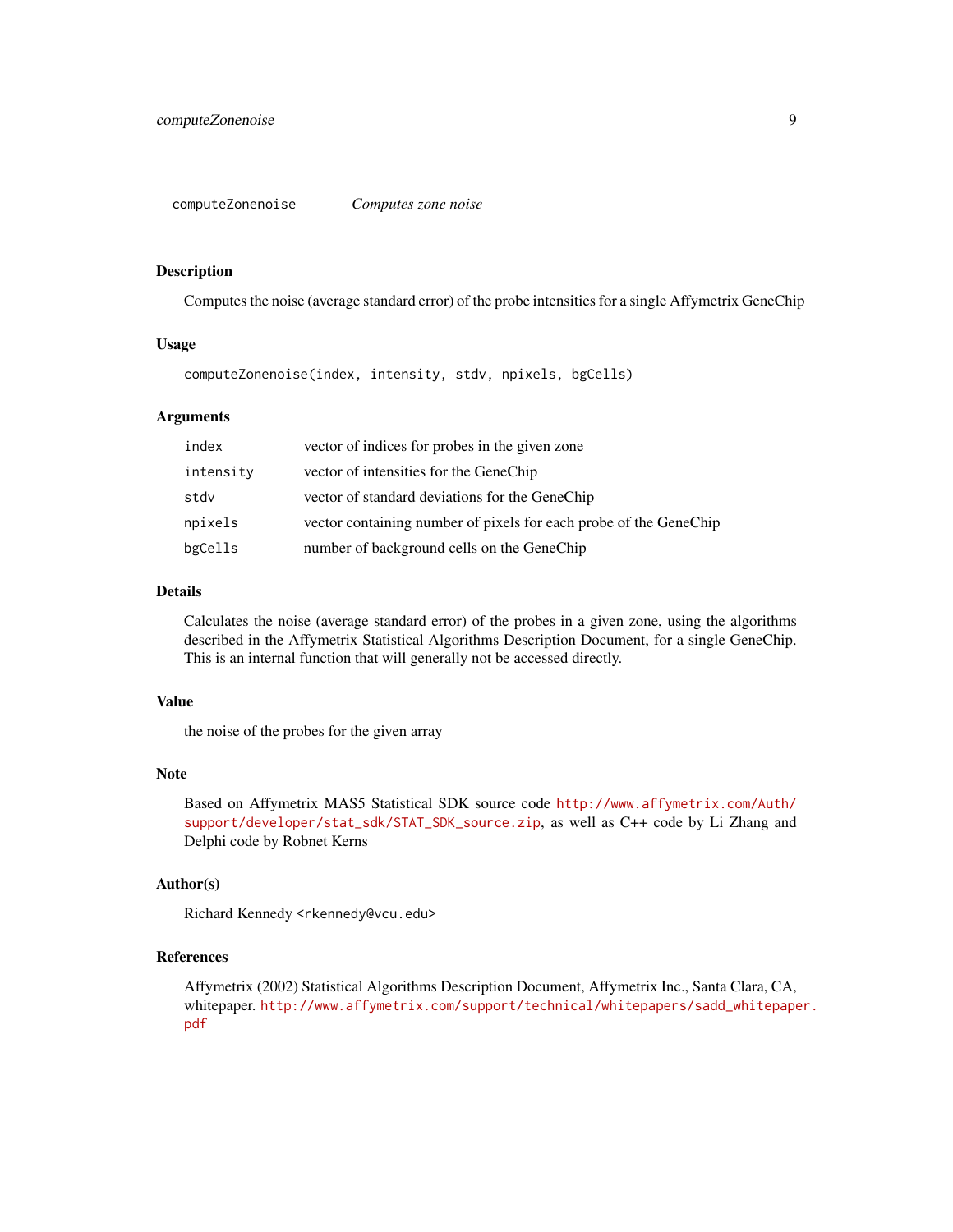<span id="page-9-0"></span>OneStepBiweightAlgorithm

*One-step Tukey's biweight*

## Description

Computes one-step Tukey's biweight on a vector. Note that this implementation follows the Affymetrix code, which is different from the Tukey's biweight computed by the affy package.

#### Usage

OneStepBiweightAlgorithm(x, c, epsilon)

#### Arguments

| $\mathsf{x}$ | vector of data                                     |
|--------------|----------------------------------------------------|
| C            | tuning constant (see details)                      |
| epsilon      | fuzz value to avoid division by zero (see details) |

## Details

The details can be found in the given reference.

#### Value

A numeric value

## Note

Based on Affymetrix MAS5 Statistical SDK source code [http://www.affymetrix.com/Auth/](http://www.affymetrix.com/Auth/support/developer/stat_sdk/STAT_SDK_source.zip) [support/developer/stat\\_sdk/STAT\\_SDK\\_source.zip](http://www.affymetrix.com/Auth/support/developer/stat_sdk/STAT_SDK_source.zip)

## Author(s)

Richard Kennedy <rkennedy@vcu.edu>

## References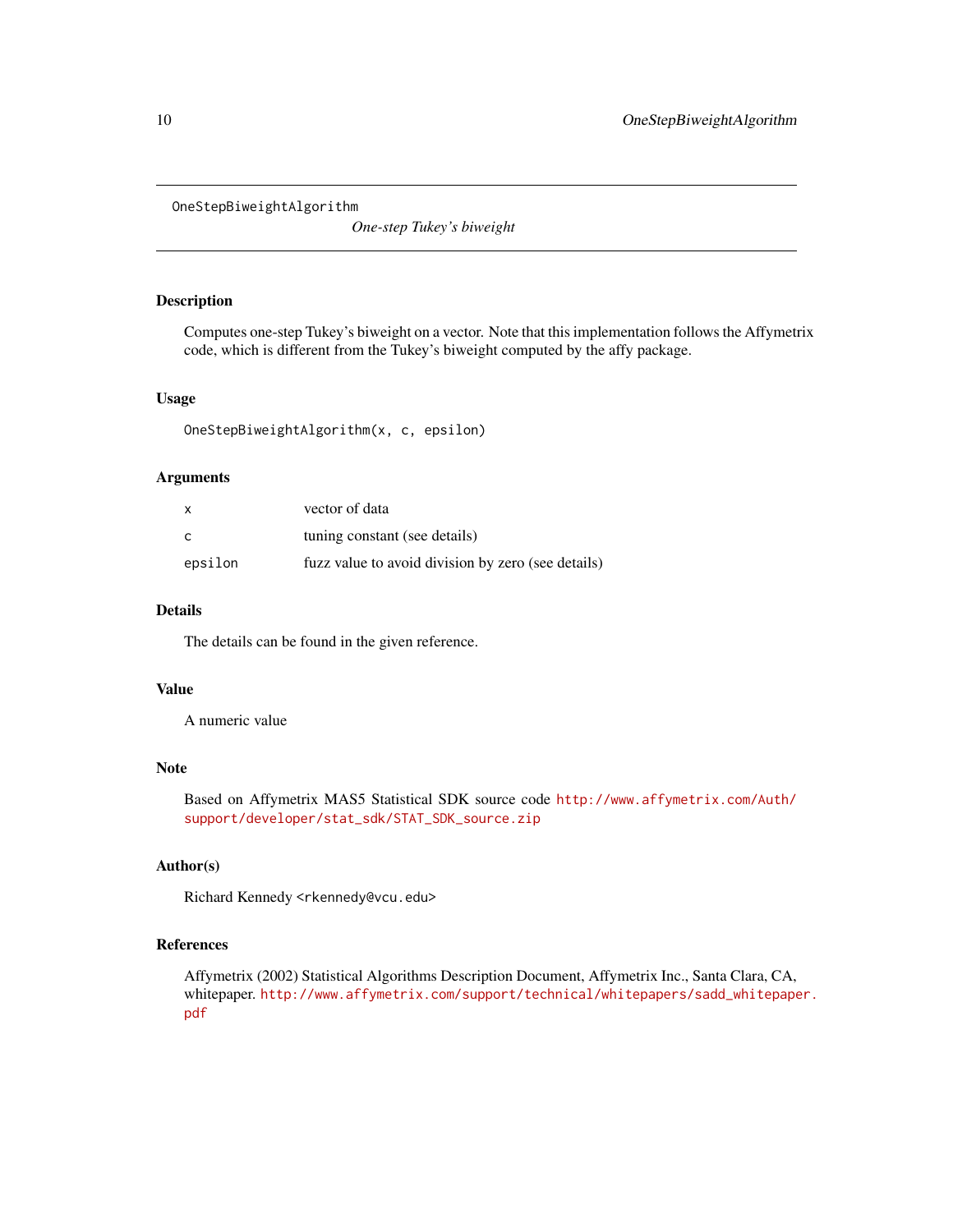<span id="page-10-1"></span><span id="page-10-0"></span>

#### Description

Computes the S-Score values for a pair of Affymetrix GeneChips

#### Usage

```
SScore(afbatch = stop("No CEL files specified"), classlabel = c(0,1), SF = NULL,
       SDT = NULL, rm.outliers = TRUE, rm.mask = TRUE, rm.extra = NULL,
      digits = NULL, verbose = FALSE, celfile.path = NULL, celfile.names = NULL)
```
#### Arguments

| afbatch       | An AffyBatch object                                                         |  |
|---------------|-----------------------------------------------------------------------------|--|
| classlabel    | A vector identifying the class for each column of the AffyBatch object      |  |
| <b>SF</b>     | a list of Scale Factor (SF) values for each GeneChip                        |  |
| <b>SDT</b>    | a list of Standard Difference Threshold (SDT) values for each GeneChip      |  |
| rm.outliers   | should the spots marked as 'OUTLIERS' be excluded from S-Score calculation? |  |
| rm.mask       | should the spots marked as 'MASKS' be excluded from S-Score calculation?    |  |
| rm.extra      | if TRUE, overrides what is in rm. mask and rm. outliers                     |  |
| digits        | number of significant digits for S-Score values                             |  |
| verbose       | logical value. If TRUE it provides more detail of the S-Score calculations. |  |
| celfile.path  | character denoting the path for the *.CEL files corresponding to afbatch    |  |
| celfile.names | optional character vector containing the names of the *.CEL files           |  |

#### Details

Computes S-Score values as described by Zhang et al. (2002). SScore provides a simpler interface for comparing only two classes of GeneChips, while SScoreBatch compares multiple pairs of chips.

The classlabel consists of a vector with one entry for each column of the AffyBatch object. Each entry consists of a 0 or a 1 to identify the class to which the chip for the corresponding column belongs. SScore will conduct a two-class test comparing all chips labeled 0 to all chips labeled 1. If classlabel is not specified, it defaults to a two-chip comparison, compatible with previous versions of SScore.

The SF and SDT factors are required for all calculations. If NULL, these values will be calculated according to the Affymetrix Statistical Algorithms Description Document. digits allows the specification of the number of significant digits for the S-Score values; if NULL, the maximum number of significant digits are retained.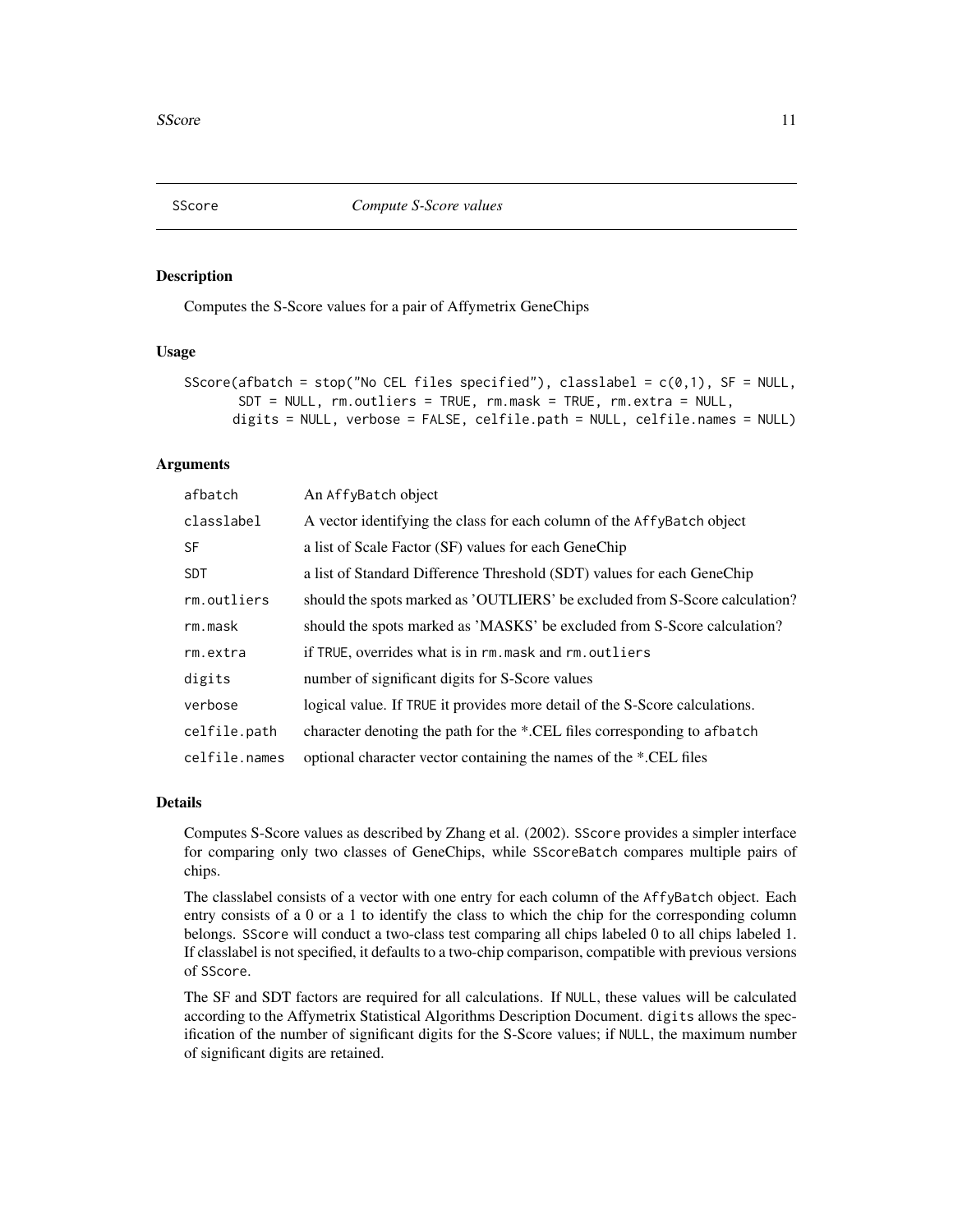## <span id="page-11-0"></span>Value

An ExpressionSet with S-Score values in the exprs slot.

## Note

Based on C++ code by Li Zhang and Delphi code by Robnet Kerns

#### Author(s)

Richard Kennedy <rkennedy@vcu.edu>

#### References

Zhang, L., Wang, L., Ravindranathan, A., Miles, M.F. (2002) A new algorithm for analysis of oligonucleotide arrays: application to expression profiling in mouse brain regions. Journal of Molecular Biology, 317(2), pp. 225–35

Kerns, R.T., Zhang, L., Miles, M.F. (2003) Application of the S-score algorithm for analysis of oligonucleotide microarrays. Methods, 31(4), pp. 274–81

#### See Also

[SScoreBatch](#page-12-1),[computeSFandSDT](#page-5-1),[computeOutlier](#page-3-1)

#### Examples

```
if (length(dir(pattern=".cel$")) != 0) {
```

```
## Read in the *.CEL files
abatch <- ReadAffy()
```

```
## default calling method
SScores <- SScore(abatch)
```

```
## specifying SF and SDT (gives same results as above)
SfSdt <- computeSFandSDT(abatch)
SScores <- SScore(abatch, SF=SfSdt$SF, SDT=SfSdt$SDT)
```
## specifying outlier and masked values should be included in calculations SScores <- SScore(abatch,rm.outliers=FALSE,rm.mask=FALSE)

```
## round results to 3 significant digits
SScores <- SScore(abatch,digits=3)
```

```
## show verbose output
SScores <- SScore(abatch, verbose=TRUE)
```
}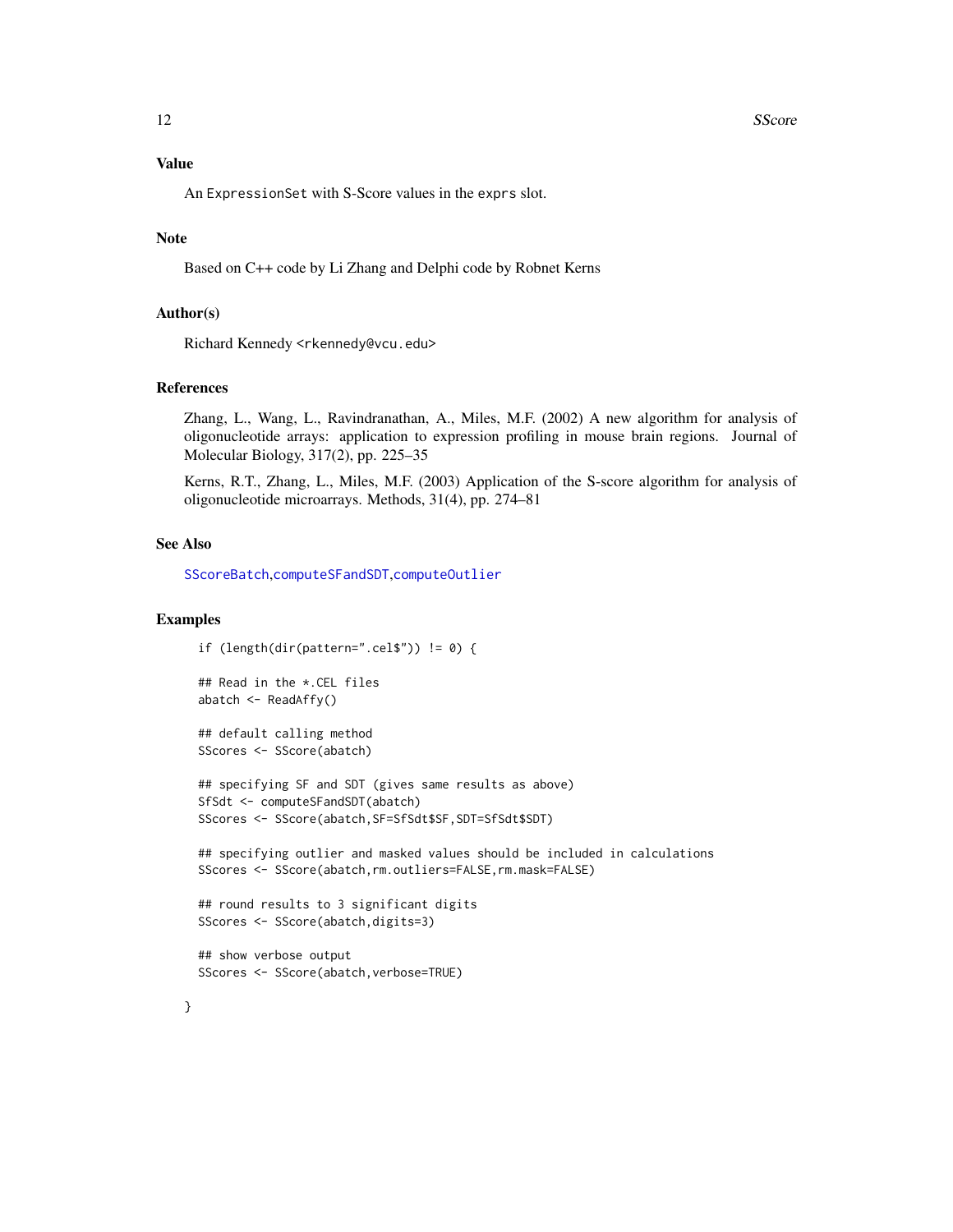<span id="page-12-1"></span><span id="page-12-0"></span>SScoreBatch *Compute S-Score values*

## Description

Computes the S-Score values for multiple pairs of Affymetrix GeneChips

#### Usage

```
SScoreBatch(afbatch = stop("No CEL files specified"), compare = stop("No list of comparisons given"),
        SF = NULL, SDT = NULL, rm.outliers = TRUE, rm.mask = TRUE, rm.extra = NULL,
        digits = NULL, verbose = FALSE, celfile.path = NULL, celfile.names = NULL)
```
## Arguments

| afbatch       | An AffyBatch object                                                         |
|---------------|-----------------------------------------------------------------------------|
| compare       | A matrix describing which chips to compare                                  |
| <b>SF</b>     | a list of Scale Factor (SF) values for each GeneChip                        |
| <b>SDT</b>    | a list of Standard Difference Threshold (SDT) values for each GeneChip      |
| rm.outliers   | should the spots marked as 'OUTLIERS' be excluded from S-Score calculation? |
| rm.mask       | should the spots marked as 'MASKS' be excluded from S-Score calculation?    |
| rm.extra      | if TRUE, overrides what is in rm. mask and rm. outliers                     |
| digits        | number of significant digits for S-Score values                             |
| verbose       | logical value. If TRUE it provides more detail of the S-Score calculations. |
| celfile.path  | character denoting the path for the *.CEL files corresponding to afbatch    |
| celfile.names | optional character vector containing the names of the *.CEL files           |

#### Details

Computes S-Score values as described by Zhang et al. (2002). SScoreBatch allows comparison of multiple pairs of chips, while SScore provides a simpler interface when comparing only two GeneChips.

compare specifies how the pairwise comparisons are performed. It is an N x 2 matrix, where N is the number of pairwise comparisons; each row of the matrix contains index in the AffyBatch object for the chips to be compared. For example,

| 1  | 3 |
|----|---|
| 4  | 2 |
| 5  | 9 |
| 10 | 2 |
| 5  | 7 |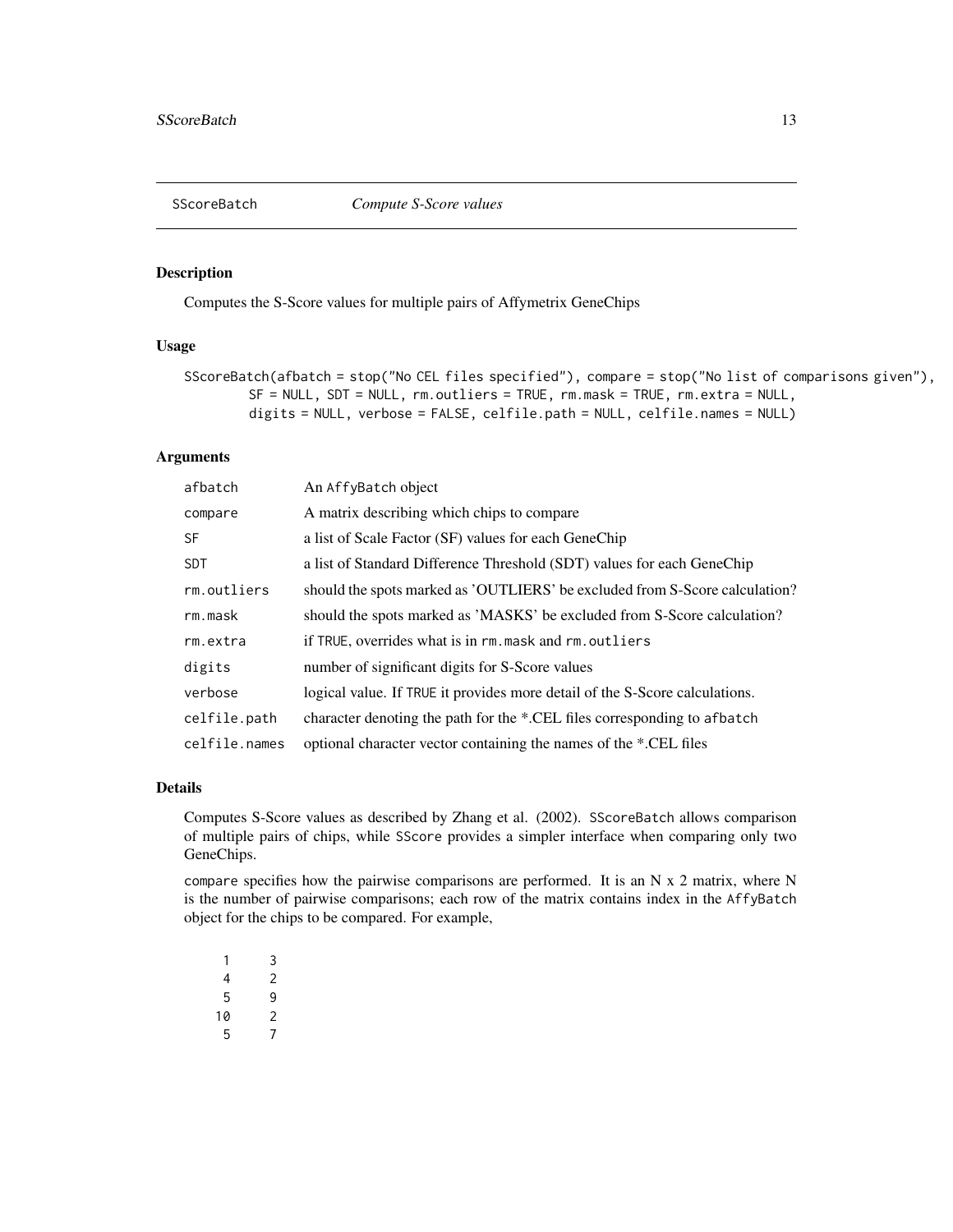would do a comparison of chip 1 to chip 3, a comparison of chip 4 to chip 2, a comparison of chip 5 to chip 9, and so on. The columns in ExpressionSet correspond to the rows of compare, so that the results of the first comparison are in column 1, the results of the second comparison are in column 2, and so on.

The SF and SDT factors are required for all calculations. If NULL, these values will be calculated according to the Affymetrix Statistical Algorithms Description Document. probes. digits allows the specification of the number of significant digits for the S-Score values; if NULL, the maximum number of significant digits are retained.

#### Value

An ExpressionSet with S-Score values in the exprs slot.

#### Note

Based on C++ code by Li Zhang and Delphi code by Robnet Kerns

#### Author(s)

Richard Kennedy <rkennedy@vcu.edu>

## References

Zhang, L., Wang, L., Ravindranathan, A., Miles, M.F. (2002) A new algorithm for analysis of oligonucleotide arrays: application to expression profiling in mouse brain regions. Journal of Molecular Biology, 317(2), pp. 225–35

Kerns, R.T., Zhang, L., Miles, M.F. (2003) Application of the S-score algorithm for analysis of oligonucleotide microarrays. Methods, 31(4), pp. 274–81

#### See Also

[SScore](#page-10-1),[computeSFandSDT](#page-5-1),[computeOutlier](#page-3-1)

#### Examples

```
if (length(dir(pattern=".cel$")) != 0) {
```

```
## Read in the *.CEL files
abatch <- ReadAffy()
```
## default calling method SScores <- SScoreBatch(abatch)

```
## specifying SF and SDT (gives same results as above)
SfSdt <- computeSFandSDT(abatch)
```

```
## specifying outlier and masked values should be included in calculations
SScores <- SScoreBatch(abatch,SF=SfSdt$SF,SDT=SfSdt$SDT)
SScores <- SScoreBatch(abatch,rm.outliers=FALSE,rm.mask=FALSE)
```
<span id="page-13-0"></span>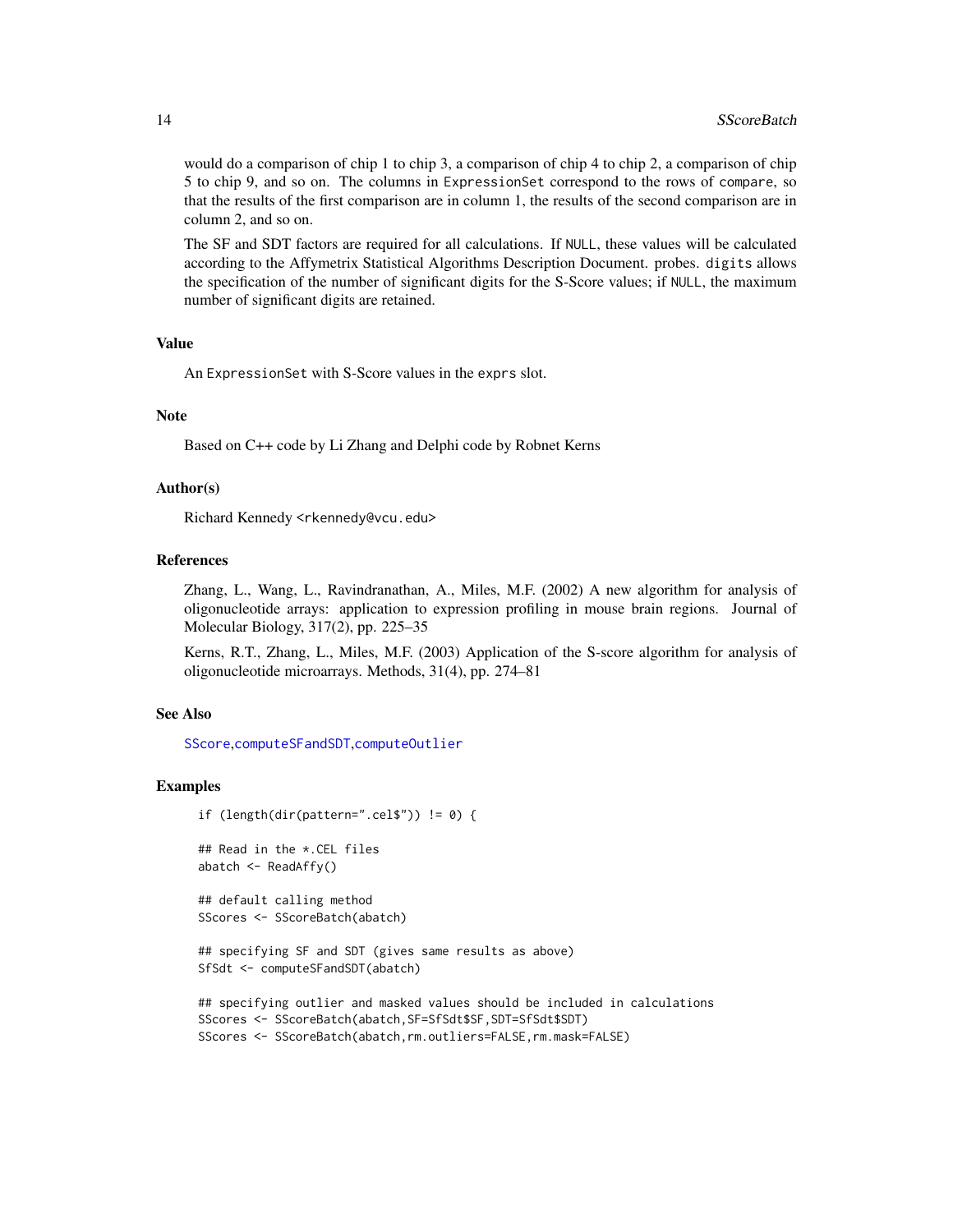#### <span id="page-14-0"></span>trimMean 15

```
## round results to 3 significant digits
SScores <- SScoreBatch(abatch,digits=3)
## show verbose output
SScores <- SScoreBatch(abatch, verbose=TRUE)
```
}

trimMean *Compute trimmed mean for a vector*

#### Description

Computes the trimmed mean for a vector. Note that this implementation follows the Affymetrix code, which gives different results than the standard R function mean().

#### Usage

trimMean(vec, p1, p2)

## Arguments

| vec | vector of values              |
|-----|-------------------------------|
| p1  | lower percentage for trimming |
| p2  | upper percentage for trimming |

## Details

The details can be found in the given reference.

## Value

A numeric value

#### Note

Based on Affymetrix MAS5 Statistical SDK source code [http://www.affymetrix.com/Auth/](http://www.affymetrix.com/Auth/support/developer/stat_sdk/STAT_SDK_source.zip) [support/developer/stat\\_sdk/STAT\\_SDK\\_source.zip](http://www.affymetrix.com/Auth/support/developer/stat_sdk/STAT_SDK_source.zip)

### Author(s)

Richard Kennedy <rkennedy@vcu.edu>

#### References